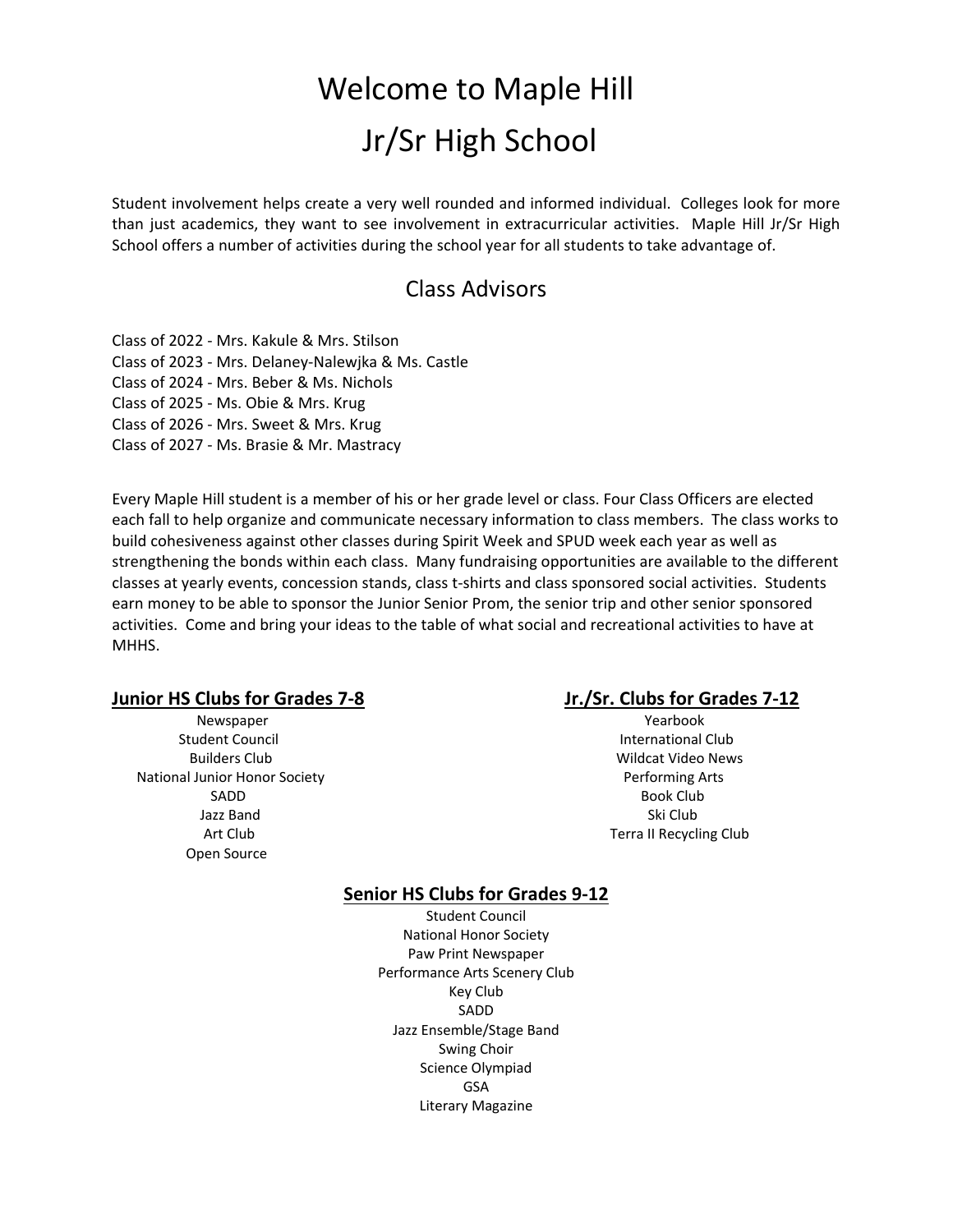# **MAPLE HILL JR/SR HIGH SCHOOL SPORTS**

**Cross Country** Boys & Girls Varsity Boys & Girls 7/8

T**rack & Field** Boys & Girls Varsity Boys & Girls 7/8

**Soccer** Boys & Girls JV/Varsity Boys & Girls 7/8

**Tennis** Boys & Girls Varsity

> **Volleyball** Girls JV/Varsity

**Basketball** Boys & Girls JV/ Varsity Boys & Girls 7/8

**Softball** Girls JV/Varsity Girls 7/8

**Baseball** Boys JV/Varsity Boys 7/8

> **Wrestling** Boys Varsity Boys 7/8

**Indoor Track** Boys & Girls Varsity

> **Lacrosse** Boys Varsity

**Bowling** Boys & Girls Varsity

> **Golf** Boys Varsity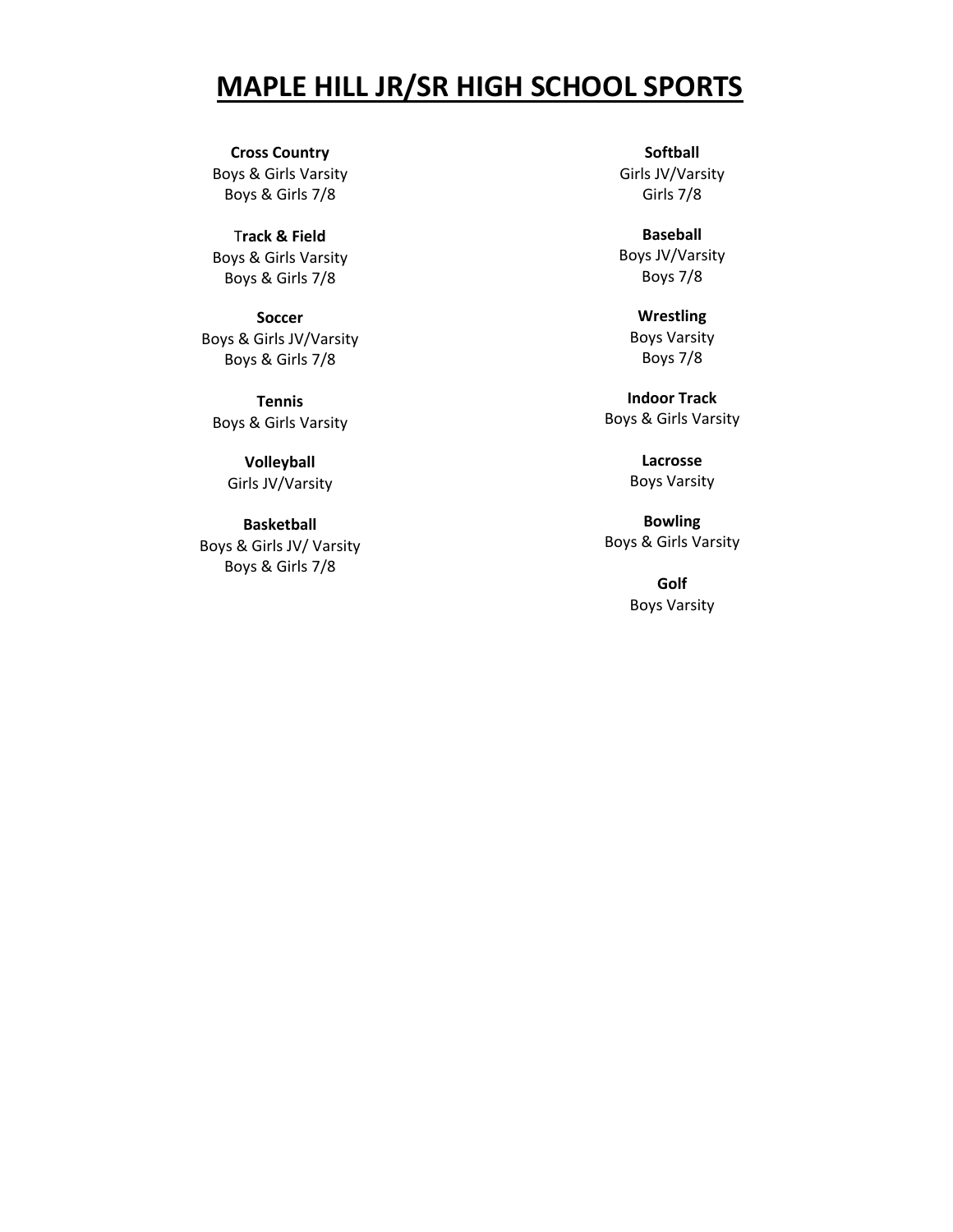#### **Newspaper**

#### *Advisor: Mrs. Fowler*

Students write about school and outside events and topics. They also work on the layout and design of the paper using Google Docs. Some students contribute throughout the school year while others submit one-time articles about particular events such as school sports seasons, special school events, activities of extra-curricular clubs, etc. The newspaper publishes 4 issues each school year.

#### **Student Council**

#### *Advisor: Mr. Finney & Mrs. Sweet*

\_\_\_\_\_\_\_\_\_\_\_\_\_\_\_\_\_\_\_\_\_\_\_\_\_\_\_\_\_\_\_\_\_\_\_\_\_\_\_\_\_\_\_\_\_\_\_\_\_

**\_\_\_\_\_\_\_\_\_\_\_\_\_\_\_\_\_\_\_\_\_\_\_\_\_\_\_\_\_\_\_\_\_\_\_\_\_\_\_\_\_\_\_\_\_\_\_\_\_\_\_\_\_\_\_\_\_\_\_\_\_\_\_\_\_\_\_\_\_\_\_\_\_\_\_\_\_\_\_\_\_\_\_\_\_\_\_\_\_\_\_\_\_\_\_\_**

**\_\_\_\_\_\_\_\_\_\_\_\_\_\_\_\_\_\_\_\_\_\_\_\_\_\_\_\_\_\_\_\_\_\_\_\_\_\_\_\_\_\_\_\_\_\_\_\_\_\_\_\_\_\_\_\_\_\_\_\_\_\_\_\_\_\_\_\_\_\_\_\_\_\_\_\_\_\_\_\_\_\_\_\_\_\_\_\_\_\_\_\_\_\_\_\_**

\_\_\_\_\_\_\_\_\_\_\_\_\_\_\_\_\_\_\_\_\_\_\_\_\_\_\_\_\_\_\_\_\_\_\_\_\_\_\_\_\_\_\_\_\_\_\_\_\_\_\_\_\_\_\_\_\_\_\_\_\_\_\_\_\_\_\_\_\_\_\_\_\_\_\_\_\_\_\_\_\_\_\_\_\_\_\_\_\_\_\_\_\_\_\_\_

**\_\_\_\_\_\_\_\_\_\_\_\_\_\_\_\_\_\_\_\_\_\_\_\_\_\_\_\_\_\_\_\_\_\_\_\_\_\_\_\_\_\_\_\_\_\_\_\_\_\_\_\_\_\_\_\_\_\_\_\_\_\_\_\_\_\_\_\_\_\_\_\_\_\_\_\_\_\_\_\_\_\_\_\_\_\_\_\_\_\_\_\_\_\_\_\_\_**

\_\_\_\_\_\_\_\_\_\_\_\_\_\_\_\_\_\_\_\_\_\_\_\_\_\_\_\_\_\_\_\_\_\_\_\_\_\_\_\_\_\_\_\_\_\_\_\_\_\_\_\_\_\_\_\_\_\_\_\_\_\_\_\_\_\_\_\_\_\_\_\_\_\_\_\_\_\_\_\_\_\_\_\_\_\_\_\_\_\_\_\_\_\_\_\_\_\_

The purpose of Student Council is to have members of the student body help promote school spirit and leadership among students. Council members will demonstrate leadership qualities by serving as good examples of behavior through their words and actions. Members participate in approved activities, which will serve to enhance the quality of both the physical and behavior environment of the school.

#### **National Junior Honor Society**

*Advisor: Mr. Mastracy*

Each year, the NJHS members each complete 10 hours of service to help their communities. Time, efforts, and money ware given to local organizations such as The Anchor and the Castleton Library. The students also choose to complete their hours to benefit national organizations as well.

#### **SADD Club**

#### *Advisor: Mrs. Delaney-Nalewjka*

SADD is a peer-to-peer education, prevention, and activism organization. The purpose of Students Against Destructive Decisions is to inform, educate, support and empower young people to make positive decisions and choices in their lives. The SADD Club for Middle School students, promotes positive thinking and decision making by sponsoring theme days each month. The theme sends a positive message to each middle school student and allows a fun activity for all to participate.

#### **Jazz Band**

*Advisor: Mr. Streeter*

Middle School Jazz Band is open to all seventh and eighth grade students. The band rehearses twice a week before school throughout the school year and performs 3-5 times during the year.

#### **Art Club**

*Advisor: Mrs. Kerner*

Art Club in an extracurricular program which helps to enrich student's artistic skills, knowledge, creativity, and problem solving capabilities. While in Art Club you will be exploring with many different art materials and projects including but not limited to: Painting, Drawing, Sculpture, Printmaking, Mask Making, Book making, etc.

#### **Builders Club**

*Advisor: Mrs. Squier & Ms. Castle*

Builders Club is sponsored by the Kiwanis, and works on community service projects throughout the year. It fosters student leadership and provides students with opportunities to decide on club projects.

#### **Open Source**

*Advisor: Mr. Finney*

The open-source computer club is an active hands-on club. Members will learn about computer parts and what makes a computer work. We will rebuild a computer and from the case up. Club members will also investigate open-source software. This activity is perfect for the computer gamer!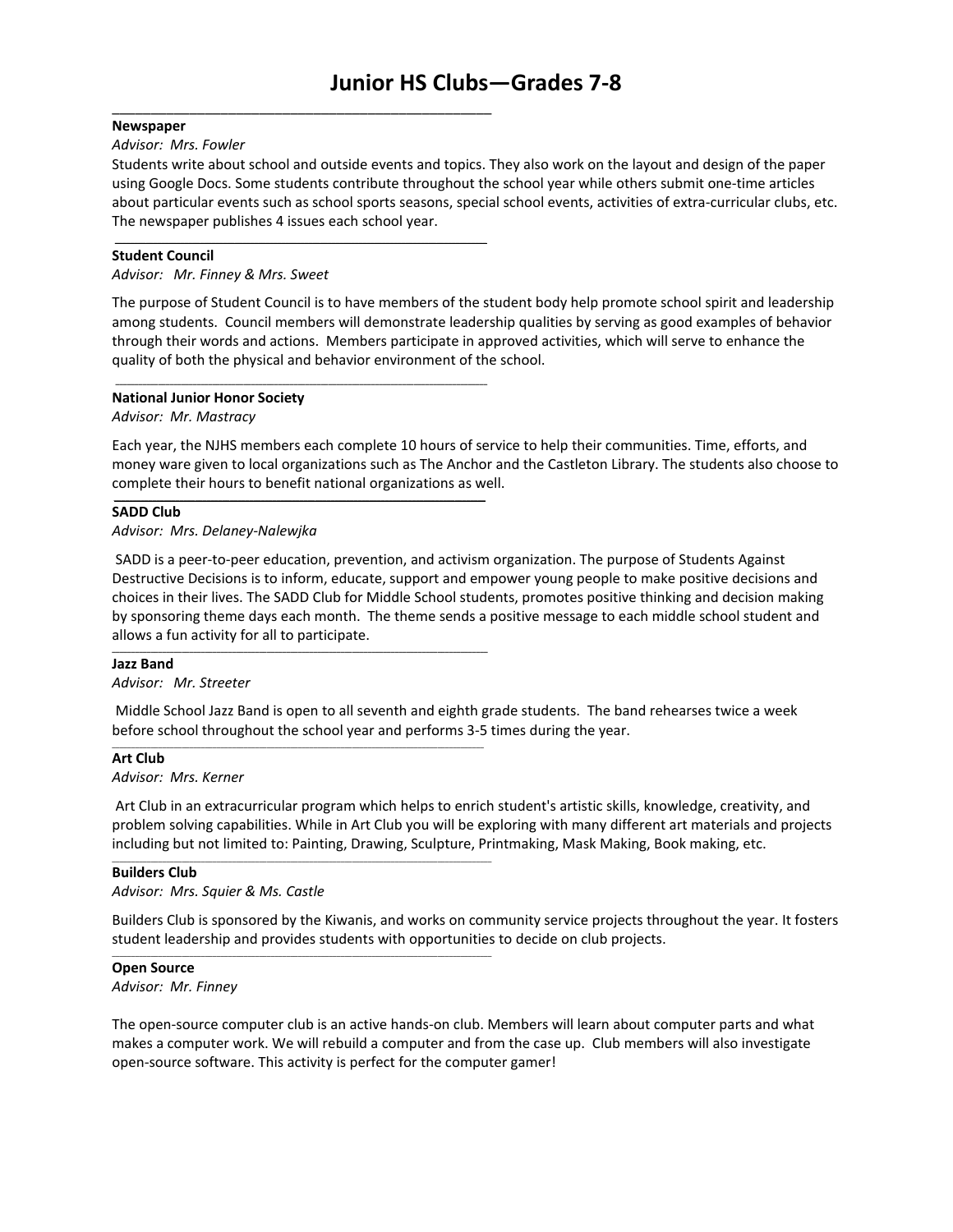#### **Yearbook**

*Advisor: Mrs. Kakule/Mrs. Racz*

**\_\_\_\_\_\_\_\_\_\_\_\_\_\_\_\_\_\_\_\_\_\_\_\_\_\_\_\_\_\_\_\_\_\_\_\_\_\_\_\_\_\_\_\_\_\_\_\_\_\_\_**

**\_\_\_\_\_\_\_\_\_\_\_\_\_\_\_\_\_\_\_\_\_\_\_\_\_\_\_\_\_\_\_\_\_\_\_\_\_\_\_\_\_\_\_\_\_\_\_\_\_\_**

**\_\_\_\_\_\_\_\_\_\_\_\_\_\_\_\_\_\_\_\_\_\_\_\_\_\_\_\_\_\_\_\_\_\_\_\_\_\_\_\_\_\_\_\_\_\_\_\_\_\_\_**

**\_\_\_\_\_\_\_\_\_\_\_\_\_\_\_\_\_\_\_\_\_\_\_\_\_\_\_\_\_\_\_\_\_\_\_\_\_\_\_\_\_\_\_\_\_\_\_**

\_\_\_\_\_\_\_\_\_\_\_\_\_\_\_\_\_\_\_\_\_\_\_\_\_\_\_\_\_\_\_\_\_\_\_\_\_\_\_\_\_\_\_\_\_\_\_\_

**\_\_\_\_\_\_\_\_\_\_\_\_\_\_\_\_\_\_\_\_\_\_\_\_\_\_\_\_\_\_\_\_\_\_\_\_\_\_\_\_\_\_\_\_\_\_\_\_\_\_\_\_\_**

The yearbook staff is involved with all aspects of producing the yearbook. Meetings are held during advisory and after school. Members participate by selling ads, taking pictures, organizing sections, design and layout of each page, and distribution of yearbooks. Tech staffers often work evenings, over vacations and on Saturdays. Staff members delight in capturing concrete reminders of great memories.

#### **Performing Arts**

*Advisor: Mrs. Maier*

Performing Arts students put on a production each year. Auditions are required for the casting of parts for the production, but it is open to all and every person gets a part. Staff positions include: President, Vice President, and Secretary/Treasurer. Rehearsals include working on the current play and improvisational exercises to help newcomers become comfortable in their parts.

#### **Wildcat Video News**

*Advisor: Mr. Finney & Mr. Ryan*

This co-curricular activity gives students an opportunity to perform a morning program show that is broadcasted to all rooms in the junior/senior high school. Students are responsible for five separate roles in the morning program.

#### **Book Club**

*Advisor: Mrs. Fowler & Mrs. Squier*

Book Club members will read books and meet regularly to share their thoughts about what they've read. Special topics may include different genres, award winning books, or free choice books. If you like to read, please join us!

#### **Ski Club**

*Advisor: Mr. Hunter*

The purpose of Maple Hill's ski club is to allow students to enjoy Friday nights throughout the winter by snowboarding or skiing with their friends. Every Friday night for seven weeks students ski at Jiminy Peak in Massachusetts. Cost of ski club varies from year to year depending on the number of students attending, the bus, and the mountain. Students can either bring their own equipment, or rent it from Jiminy Peak. If interested in joining ski club listen for announcements early in the school year.

#### **International Club**

*Advisor: Mrs. Warner*

International Club is open to any student who is interested in learning about different cultures of the world. Meetings are usually held once a month during 20 minute break or after school depending on the agenda. Club events include: annual trips NYC or Boston, a Spring Break trip to someplace around the world (e.g., China, Paris, Italy, etc.), an International Dinner event, and hosting many Rotary International exchange students for Sports Weekend. All students in good academic standing are welcome to join.

#### **Terra II Recycling Club** *Advisor: Mr. Austin*

Students learn about the importance of recycling and will increase their and others awareness of waste creation. Students will participate in activities to promote and encourage recycling as well as going into classrooms once a week to pull and sort the recyclables.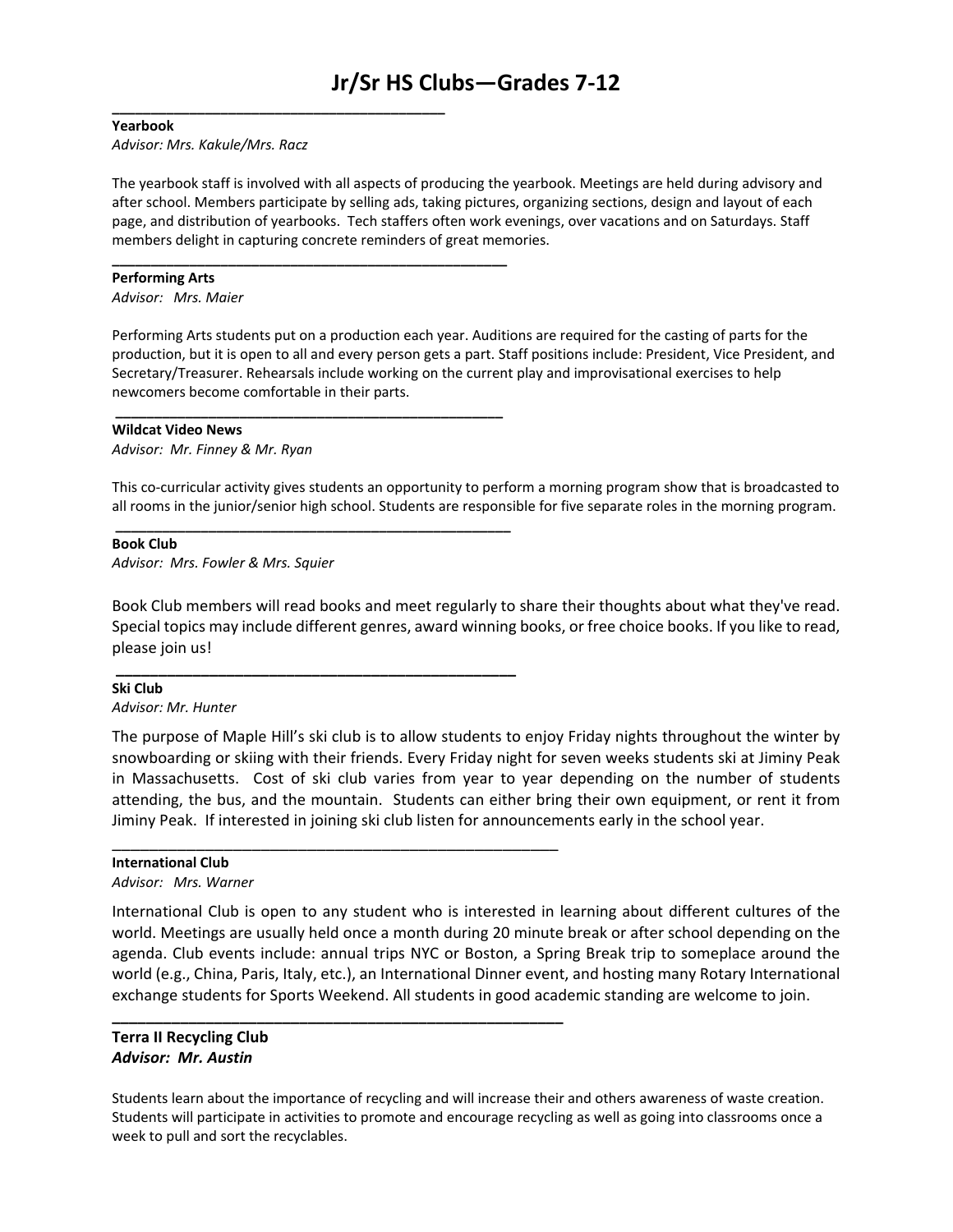#### **Newspaper—Pawprint** *Advisor: Mrs. Colwell*

\_\_\_\_\_\_\_\_\_\_\_\_\_\_\_\_\_\_\_\_\_\_\_\_\_\_\_\_\_\_\_\_\_\_\_\_\_\_\_\_\_\_\_\_\_\_\_\_\_

**\_\_\_\_\_\_\_\_\_\_\_\_\_\_\_\_\_\_\_\_\_\_\_\_\_\_\_\_\_\_\_\_\_\_\_\_\_\_\_\_\_\_\_\_\_\_\_\_\_\_**

**\_\_\_\_\_\_\_\_\_\_\_\_\_\_\_\_\_\_\_\_\_\_\_\_\_\_\_\_\_\_\_\_\_\_\_\_\_\_\_\_\_\_\_\_\_\_\_\_**

**\_\_\_\_\_\_\_\_\_\_\_\_\_\_\_\_\_\_\_\_\_\_\_\_\_\_\_\_\_\_\_\_\_\_\_\_\_\_\_\_\_\_\_\_\_\_\_\_**

**\_\_\_\_\_\_\_\_\_\_\_\_\_\_\_\_\_\_\_\_\_\_\_\_\_\_\_\_\_\_\_\_\_\_\_\_\_\_\_\_\_\_\_\_\_\_\_\_**

**\_\_\_\_\_\_\_\_\_\_\_\_\_\_\_\_\_\_\_\_\_\_\_\_\_\_\_\_\_\_\_\_\_\_\_\_\_\_\_\_\_\_\_\_\_\_**

HS Newspaper Club offers student writers a chance to try their hand at the publishing world! Under the direction of our student Editors-in Chief, the Pawprint is published five times a year- including special editions for the holidays and graduation. The Pawprint Newspaper consists of articles, reviews, surveys, and interviews by Newspaper student staff reporters. We also welcome creative writers to spotlight their work and for artists to showcase their photography, drawings, or paintings. All 9-12 students are invited to join!

#### **Student Council** *Advisor: Mr. Hanrahan*

The purpose of Student Council is to have members of the student body be the voice for students in the school. Any student can be a member of Student Council. Student Council has meetings to discuss school policies, promote school spirit, and find ways to be actively involved in the school community. Student Council sponsors the back to School Dance, Spirit Week, Bonfire, Eat Your Heart Out Contest, Food Drives, and other events throughout the year. There are several elected positions in Student Council.

# **Key Club**

#### *Advisor: Ms. Castle & Mrs. Squier*

Key club is dedicated to providing community service opportunities for our members. We pride ourselves in lending a helping hand to our school and local community. Our club also provides leadership opportunities via club offices and committee leaders. Some of our annual and past activities include: Adopt-a–Highway, Bell for Life, a senior citizen prom, and various fund-raising activities for charitable organizations.

#### **SADD**

#### *Advisor: Mrs. Delaney-Nalewjka*

SADD is a peer-to-peer education, prevention, and activism organization dedicated to preventing destructive decisions; particularly underage drinking, other drug use, risky and impaired driving, teen violence, and teen suicide. The purpose of Students Against Destructive Decisions is to heighten awareness and inform, educate, support and empower young people to make positive decisions and choices in their lives. SADD members meet twice a month where they plan for activities for the upcoming months. SADD sponsors the annual Snow Ball, After Prom Party and Pre-Prom activities, and the All Night Party which is held every other year.

#### **GSA** *Advisor: Mrs. Fink*

The GSA (Gay Straight Alliance) advocates for equality among people of all genders, races, and sexualities. At the meetings we will discuss how to campaign in our school, community, nation, and the world to ensure that each and every human has the same rights and privileges as the next. The Maple Hill GSA will take part in fundraisers, community service activities for local equality groups, and engaging in Gay Pride month and a variety of GLSEN programs. Meetings will be mostly discussion based where people can freely ask questions and together as a group we can discuss equality related Issues in the school, community, and nation and how we will work together to reduce the amount of racism, sexism, and homophobia around us. We try to meet after school once a month.

#### **Scenery Club—Performance Arts** *Advisor: Mrs. Kerner*

Interested in Drama, but don't want to be on stage performing? Scenery club is for you! Help make the drama production come to life by creating and designing the set. Scenery club members work as a team to paint flats, create props and build structures. Then we set the stage for the performers to work on. Hardworking, respectful, responsible and dedicated students who work well in groups are needed!